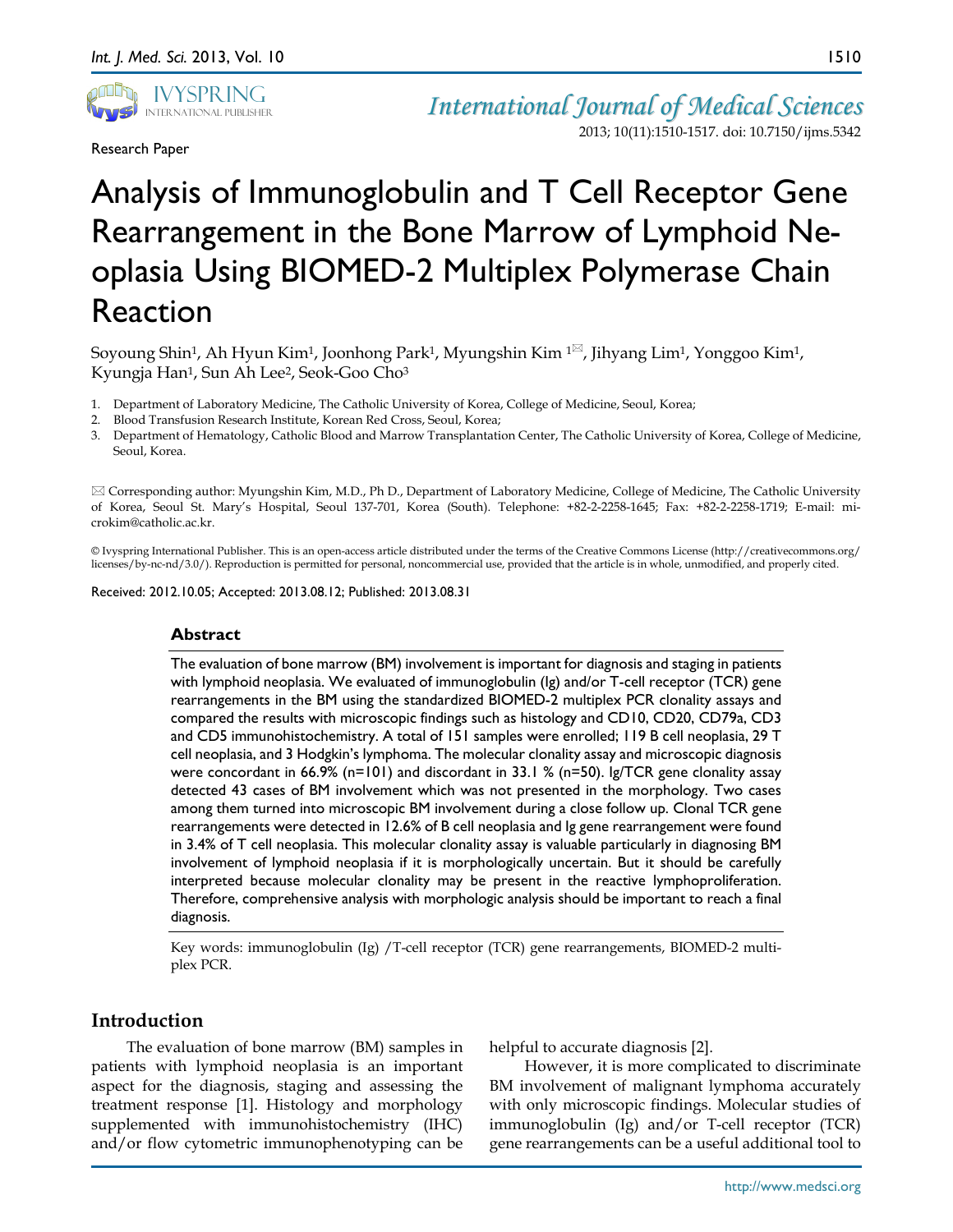support the clonality of the involved cells [3,4].

Although Southern blot analysis has proved to be a gold standard method in the detection of clonal rearrangement, it has several technical disadvantages, such as time necessary to obtain results, the use of radioactivity, and the susceptibility of the method to various artifacts [5].

The BIOMED-2 multiplex PCR approach is a rapid and reliable procedure that is more sensitive than that of the Southern blot analysis in detecting clonality. It seems that the Southern blot analysis can now be reliably replaced in a routine laboratory setting [6].

In this study, we evaluated Ig and TCR gene rearrangements in the BM of patients who were diagnosed as lymphoid neoplasia, using the standardized BIOMED-2 multiplex PCR clonality assays (InVivoScribe Technologies, San Diego, CA, USA), and compared the results with microscopic findings of the BM.

# **Materials and Methods**

#### **Materials**

A total of 151 BM aspirates from 131 patients with lymphoid neoplasia were submitted for clonality analysis of Ig and/or TCR gene rearrangements as a part of diagnostic work-up, from July 2009 to February 2010, at Seoul St Mary's Hospital, Seoul, Korea. There were 72 males and 59 females enrolled. The median age was 50 (17- 77). This study was approved by the institutional review board (IRB) of Seoul St. Mary's Hospital (Approval number: KC11RISI0759). The diagnoses were performed, according to the joint World Health Organization–European Organisation for Research and Treatment of Cancer classification, on the bases of clinical, histologic, and IHC criteria [7]. These included 119 B cell neoplasia, 29 T cell neoplasia, and 3 Hodgkin's lymphoma. BM study was done using BM aspirates, clot section, and biopsy to detect the involvement of neoplastic cells. IHC, including CD10, CD20, CD79a and CD3, and CD5 were performed to identify involvement status.

## **Ig and TCR gene clonality**

Genomic DNA was extracted from 200µl of 151 BM aspirates using a commercial genomic DNA purification kit (Qiagen Gmbh, Germany). Each DNA was quantified using the NanoDrop® ND-1000 spectrophotometer. The resulting purity (A260/A280) demonstrated 1.8 to 2.0, and it means to warrant DNA purity.

PCR amplifications were performed to identify the clonal Ig and TCR gene rearrangements, according to the manufacturer's instruction using a commercial BIOMED-2 multiplex PCR, IdentiClone Ig/TCR gene clonality assay (InVivo-Scribe Technologies, San Diego, CA, USA). All samples were analysed in duplicate. The full set of reactions for Ig gene arrangements included five reactions targeting IGH (IGHA:  $V_HFR1-J_H$ ; IGH<sub>B</sub>:  $V_HFR2-J_H$ ; IGH<sub>C</sub>:  $V_HFR3-J_H$ ; IGH<sub>D</sub>:  $D_{H1-6}$ -J<sub>H</sub>; IGH<sub>E</sub>:  $D_{H7}$ -J<sub>H</sub>), two reactions targeting IGK (IGK<sub>A</sub>:  $V_{\kappa}$ -J<sub>κ</sub>; IGK<sub>B</sub>:  $V_{\kappa}$ -K<sub>de</sub> and J<sub>κ</sub>C<sub>κ</sub> intron-K<sub>de</sub>) and one reaction targeting IGL  $(V_\lambda-I_\lambda)$ . The full set of reactions for TCR gene arrangements included two reactions targeting TCRG (TCRG<sub>A</sub>:  $V_{\text{VI/VI0}}$ -J<sub>v</sub>; TCRG<sub>B</sub>:  $V_{\gamma9/\gamma11}$ -J<sub>y</sub>), three reactions targeting TCRB  $(TCRB<sub>A</sub>:V<sub>β</sub>-J<sub>β1/2.2/2.6/2.7; TCRB<sub>B</sub>: V<sub>β</sub>-J<sub>β2.1/2.3/2.4/2.5;</sub></sub>$ TCRB<sub>C</sub>:  $D_{\beta}$ -J<sub>β</sub>) and one reaction targeting TCRD ( $V_{\delta}$ -J<sub>δ</sub>). A standard 35- cycle PCR protocol was used for each primer set. After initial denaturation at 95°C for 7 minutes, each cycle was composed of denaturation at 95°C for 45 seconds, annealing at 60°C for 45 seconds and extension at 72°C for 90 seconds. Final extension was at 72°C for 10 minutes. The PCR products were analyzed on an automated capillary electrophoresis system (ABI 3100, Applied Biosystems, Foster City, Calif) with GeneScan software (Applied Biosystems).

All electropherograms were examined by at least two experts experienced in clonality analysis. The criteria for defining a positive peak is that products generated from diagnostic samples are discrete bands appeared within expected size range and at least three times the amplitude of the third largest peak in the polyclonal background. [8]

## **Results**

We consecutively investigated 151 BM samples from 131 patients that were submitted for routine diagnostics. The initial diagnosis, BM findings including IHC, and molecular results, are summarized in Table 1.

The microscopic BM involvement was demonstrated in 40 out of 151 (26.5%) BM cases. Among them, 15 cases were determined after IHC was performed. Among the 119 B cell neoplasias, microscopic BM involvement was positive in 31 cases and Ig gene rearrangement was detected in 25 of 31. In 6 cases, Ig/TCR gene rearrangement test did not detect BM involvement, which was presented by microscopy. The diagnosis of 6 cases were as follows; three diffuse large B cell lymphomas, two mucosa-associated lymphoid tissue lymphomas and one of other B cell neoplasias. Among the 29 T cell neoplasias, microscopic BM involvement was positive in 6 cases and TCR gene rearrangement was detected in all of them. Three Hodgkin's diseases were enrolled whose BM involvement was revealed by microscopy and 2 of them revealed TCR gene rearrangement.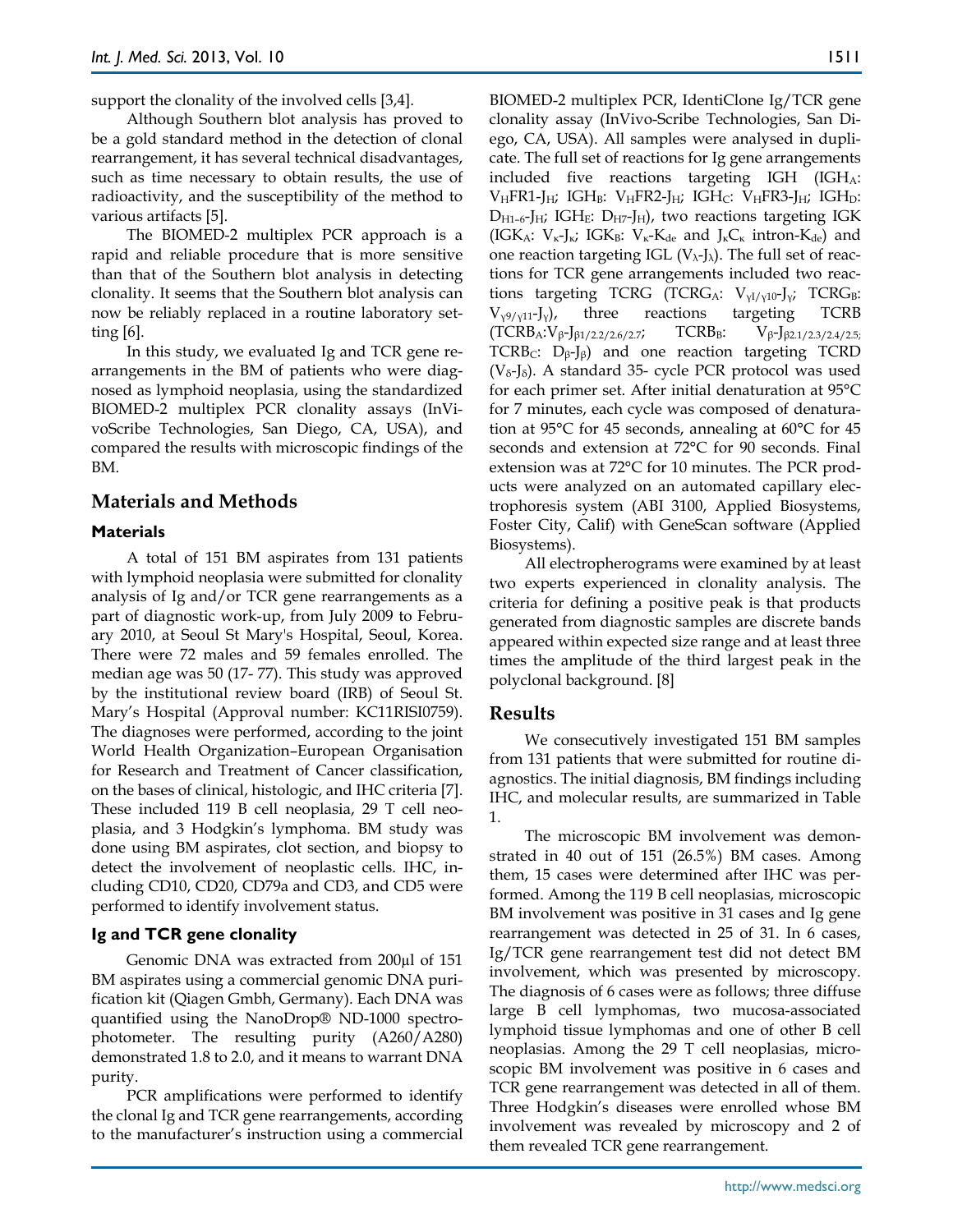Ig and TCR gene clonality assay detected 43 cases (29 B cell neoplasia and 14 T cell neoplasia) of BM involvement of lymphoid neoplasia which was not presented in the morphology. In 2 cases with positive clonal Ig gene rearrangement and negative microscopic findings turned into positive BM involvement in a microscopic level, during a close follow up BM evaluation. The Ig rearrangement profiles and TCR rearrangement profiles are detailed in Table 2 and Table 3. In one case of MALT lymphoma with

microscopic BM involvement, there was clonality only for Ig light chain rearrangement (IGK $_A$ ). In one follicular lymphoma and one lymphoplasmacytic lymphoma without microscopic bone marrow involvement, there was clonality only for Ig light chain rearrangement( $IGK_A$ ). In one case of Burkitt lymphoma without microscopic bone marrow involvement, there was clonality only for Ig light chain rearrangement  $(IGK_B)$ . Clonal TCR gene rearrangements were detected in 15 of 119 cases of B cell neoplasias, with or without clonal Ig gene rearrangement. Ig gene rearrangements were found in 1 of 29 cases of T cell neoplasias combined with TCR gene rearrangement. The BM involvements were not detected neither by microscopy nor molecular clonality assay in 68 cases. In total, the result of Ig and TCR clonality assay and the microscopic diagnosis were concordant in 101 cases (66.9%) and discordant in 50 cases (33.1%) (Table 4).

We compared BM Ig/TCR gene rearrangement results with the molecular results of the original lymphoma tissues in some cases and showed the profiles in Fig.1.

| Diagonosis (n)   | Microscopic involvement | Total number | Total-   | Total+           | Ig-              | Ig+              | Ig not done      | TCR-             | TCR+             | TCR not done     |
|------------------|-------------------------|--------------|----------|------------------|------------------|------------------|------------------|------------------|------------------|------------------|
| DLBCL(62)        | Negative                | 48           | 36       | 12               | 40               | 7                | $\mathbf{1}$     | 23               | 5                | $20\,$           |
|                  | Positive                | 14           | 3        | 11               | 3                | 11               | $\boldsymbol{0}$ | 4                | $\overline{2}$   | $\,8\,$          |
| <b>MALT</b> (29) | Negative                | 26           | 19       | 7                | 21               | 5                | $\boldsymbol{0}$ | 9                | $\overline{4}$   | 13               |
|                  | Positive                | 3            | 2        | $\mathbf{1}$     | 2                | $\mathbf{1}$     | $\boldsymbol{0}$ | $\boldsymbol{0}$ | $\boldsymbol{0}$ | 3                |
| FL(6)            | Negative                | 2            | 1        | $\mathbf{1}$     | 1                | $\mathbf{1}$     | $\boldsymbol{0}$ | 1                | $\theta$         | 1                |
|                  | Positive                |              | $\Omega$ | 4                | $\boldsymbol{0}$ | 4                | $\boldsymbol{0}$ | 1                | $\boldsymbol{0}$ | $\mathfrak{B}$   |
| MCL(6)           | Negative                | 2            | $\Omega$ | 2                | $\theta$         | 2                | $\boldsymbol{0}$ | $\boldsymbol{0}$ | $\boldsymbol{0}$ | $\overline{2}$   |
|                  | Positive                | 4            | $\Omega$ | $\overline{4}$   | 1                | 3                | $\boldsymbol{0}$ | 1                | $\mathbf{1}$     | $\overline{2}$   |
| BL(4)            | Negative                | 3            | 1        | $\overline{2}$   | $\overline{2}$   | $\mathbf{1}$     | $\boldsymbol{0}$ | 1                | $\mathbf{1}$     | $\mathbf{1}$     |
|                  | Positive                | 1            | $\Omega$ | $\mathbf{1}$     | 0                | $\mathbf{1}$     | $\boldsymbol{0}$ | 0                | $\mathbf{1}$     | $\boldsymbol{0}$ |
| CLL(3)           | Negative                | 2            | $\Omega$ | 2                | $\theta$         | $\overline{2}$   | $\boldsymbol{0}$ | 1                | $\boldsymbol{0}$ | $\mathbf{1}$     |
|                  | Positive                | 1            | 0        | $\mathbf{1}$     | $\mathbf{0}$     | $\mathbf{1}$     | $\boldsymbol{0}$ | 0                | $\boldsymbol{0}$ | 1                |
| LPL(2)           | Negative                | 1            | 0        | $\mathbf{1}$     | $\mathbf{0}$     | $\mathbf{1}$     | $\boldsymbol{0}$ | 0                | $\boldsymbol{0}$ | $\mathbf{1}$     |
|                  | Positive                |              | $\Omega$ | 1                | $\boldsymbol{0}$ | $\mathbf{1}$     | $\boldsymbol{0}$ | 1                | $\boldsymbol{0}$ | $\boldsymbol{0}$ |
| Other $B(7)$     | Negative                | 4            | 2        | 2                | 3                | $\mathbf{1}$     | $\boldsymbol{0}$ | 1                | $\mathbf{1}$     | $\overline{2}$   |
|                  | Positive                | 3            | 1        | $\overline{2}$   | 1                | $\overline{2}$   | $\boldsymbol{0}$ | 2                | $\boldsymbol{0}$ | 1                |
| HD(3)            | Negative                | 0            | $\theta$ | $\overline{0}$   | $\overline{0}$   | $\theta$         | $\boldsymbol{0}$ | $\boldsymbol{0}$ | $\mathbf{0}$     | $\boldsymbol{0}$ |
|                  | Positive                | 3            | 1        | 2                | 3                | $\boldsymbol{0}$ | $\boldsymbol{0}$ | 1                | 2                | $\mathbf{0}$     |
| PTCL(9)          | Negative                | 6            | 2        | $\overline{4}$   | 3                | $\boldsymbol{0}$ | 3                | 2                | $\overline{4}$   | $\boldsymbol{0}$ |
|                  | Positive                | 3            | $\Omega$ | 3                | 3                | $\boldsymbol{0}$ | $\boldsymbol{0}$ | $\boldsymbol{0}$ | 3                | $\boldsymbol{0}$ |
| TLL(8)           | Negative                | 7            | 4        | 3                | 5                | $\boldsymbol{0}$ | 2                | 4                | 3                | $\boldsymbol{0}$ |
|                  | Positive                | 1            | $\Omega$ | 1                | $\theta$         | $\boldsymbol{0}$ | $\mathbf{1}$     | 0                | $\mathbf{1}$     | $\boldsymbol{0}$ |
| ALCL(4)          | Negative                | 2            | $\Omega$ | $\overline{2}$   | $\mathbf{1}$     | $\boldsymbol{0}$ | $\mathbf{1}$     | $\boldsymbol{0}$ | $\overline{2}$   | $\boldsymbol{0}$ |
|                  | Positive                | 2            | $\Omega$ | $\overline{2}$   | $\mathbf{1}$     | $\mathbf{1}$     | $\boldsymbol{0}$ | $\mathbf{0}$     | $\overline{2}$   | $\mathbf{0}$     |
| ENK/TL(6)        | Negative                | 6            | 3        | 3                | 1                | $\boldsymbol{0}$ | 5                | 3                | 3                | $\boldsymbol{0}$ |
|                  | Positive                | 0            | $\Omega$ | $\boldsymbol{0}$ | $\theta$         | $\boldsymbol{0}$ | $\boldsymbol{0}$ | $\boldsymbol{0}$ | $\boldsymbol{0}$ | $\boldsymbol{0}$ |
| NK/TL(2)         | Negative                | 2            | 0        | $\overline{2}$   | 1                | $\boldsymbol{0}$ | $\mathbf{1}$     | $\boldsymbol{0}$ | $\overline{2}$   | $\boldsymbol{0}$ |
|                  | Positive                | $\mathbf{0}$ | 0        | $\boldsymbol{0}$ | $\overline{0}$   | $\theta$         | $\boldsymbol{0}$ | $\boldsymbol{0}$ | $\overline{0}$   | $\boldsymbol{0}$ |
| Total            |                         | 151          | 75       | 76               | 92               | 45               | 14               | 55               | 37               | 59               |

**Table 1.** Morphologic involvement results and Ig/TCR rearrangement results according to the diagnosis.

Abbreviations: DLBCL, diffuse large B cell lymphoma; MALT, MALT lymphoma; FL, follicular lymphoma; MCL, mantle cell lymphoma; BL, Burkitt lymphoma; CLL,chronic lymphocytic lymphoma; LPL,lymphoplasmacytic lymphoma; Other B, Other B cell neoplasia; HD,Hodgkin's disease; PTCL, peripheral T cell lymphoma; TLL, T lymphoblastic lymphoma; ALCL, anaplastic large cell lymphoma; ENK/TL, extranodal NK/T cell lymphoma; NK/TL,NK/T cell lymphoma. Ig/TCR rearrangement negative means: no specific product, polyclonal or pseudoclonal. Ig/TCR rearrangement positive means: clonal or clonal with a polyclonal background.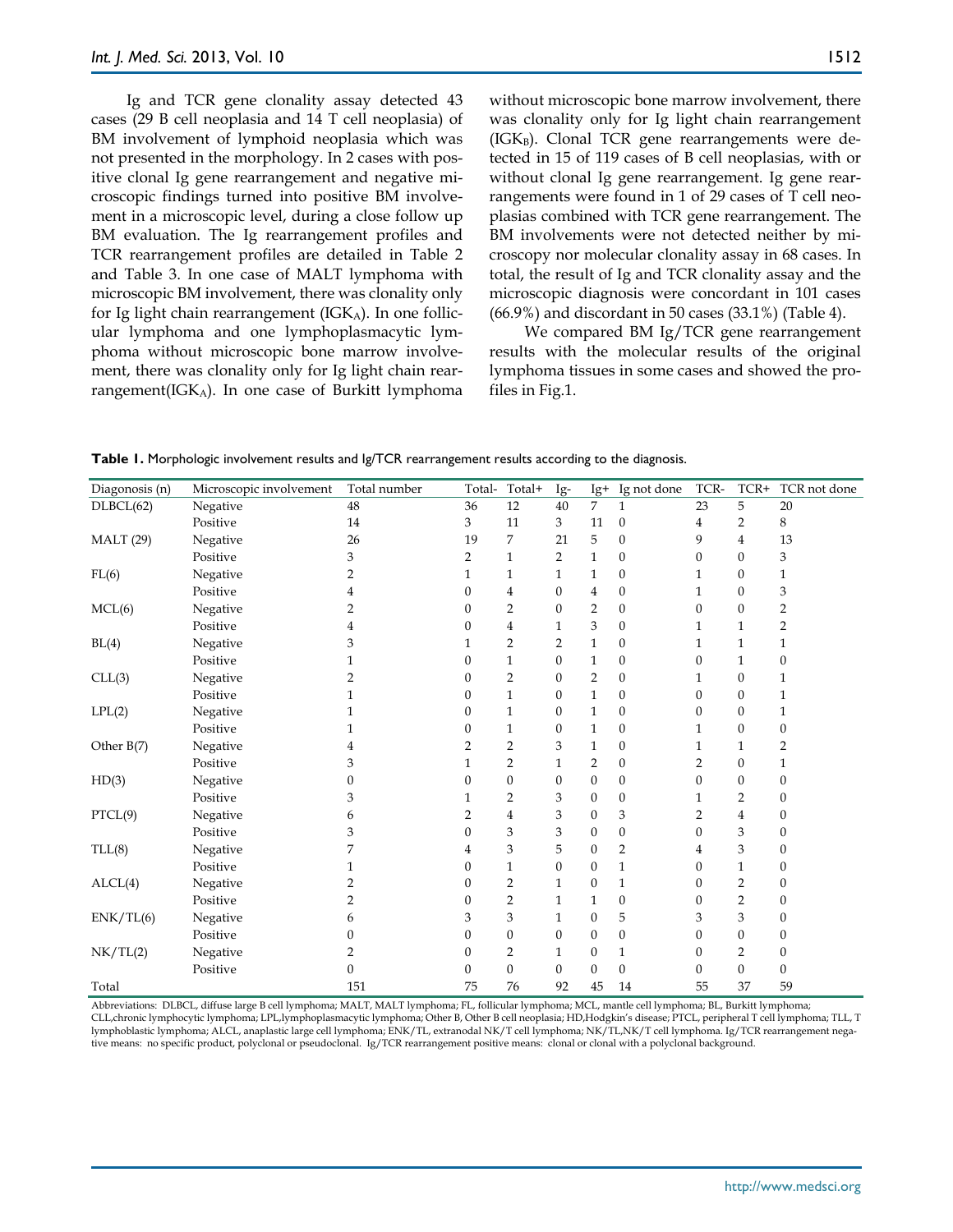| $\mathbf{D}\mathbf{x}$      | M/I                     | $\text{IGH}_{\text{A}}$<br>$(VHFR1-JH)$ |                           | $\text{IGH}_{\text{B}}$<br>$(VHFR2-JH)$ |                | $\text{IGH}\text{c}$<br>$(VHFR3-JH)$ |                           | $\text{IGH}_{\text{D}}$<br>$(D_{H1-6} - J_H)$ |                | $\text{IGH}_{\text{E}}$<br>$(D_{H7}$ -J $_{H})$ |                           | $\text{IGK}_{\text{A}}$<br>$(V_{\kappa}J_{\kappa})$ |                         | IGKB ( $V_{\kappa}$ -K <sub>de</sub><br>and $J_{\kappa}C_{\kappa}$ in-<br>tron-K <sub>de</sub> ) |              | $\rm IGL$<br>$(V_\lambda-J_\lambda)$ |                  |
|-----------------------------|-------------------------|-----------------------------------------|---------------------------|-----------------------------------------|----------------|--------------------------------------|---------------------------|-----------------------------------------------|----------------|-------------------------------------------------|---------------------------|-----------------------------------------------------|-------------------------|--------------------------------------------------------------------------------------------------|--------------|--------------------------------------|------------------|
|                             |                         | $\overline{\text{Neg}}$                 | Pos                       | Neg                                     | Pos            | Neg                                  | Pos                       | Neg                                           | Pos            | Neg                                             | Pos                       | Neg                                                 | $P_{OS}$                | Neg                                                                                              | Pos          | Neg                                  | $\overline{Pos}$ |
| $\overline{\text{DLBCL}}$   | Neg                     | $47\,$                                  |                           | $\overline{47}$                         |                | 47                                   |                           | $\bf 44$                                      | $\overline{3}$ | $46\,$                                          | $\,1\,$                   | $45\,$                                              | $\overline{2}$          | $\sqrt{46}$                                                                                      | $\,1$        | $47\,$                               |                  |
|                             | $\mathop{\mathrm{Pos}}$ | $11\,$                                  | $\ensuremath{\mathbf{3}}$ | $10\,$                                  | $\overline{4}$ | $11\,$                               | $\ensuremath{\mathbf{3}}$ | $12\,$                                        | $\overline{2}$ | 13                                              | $\mathbf{1}$              | 5                                                   | 9                       | $10\,$                                                                                           | $\bf{4}$     | $12\,$                               | $\overline{2}$   |
| $\operatorname{MALT}$       | Neg                     | 25                                      | $\,1\,$                   | 25                                      | $\mathbf{1}$   | $26\,$                               |                           | 25                                            | $\,1\,$        | 26                                              |                           | 22                                                  | $\overline{\mathbf{4}}$ | $26\,$                                                                                           |              | 25                                   | $\,1\,$          |
|                             | $\mathop{\mathrm{Pos}}$ | 3                                       |                           | $\ensuremath{\mathbf{3}}$               |                | $\mathfrak{Z}$                       |                           | $\,3$                                         |                | 3                                               |                           | $\sqrt{2}$                                          | $\mathbf{1}$            | $\,3$                                                                                            |              | 3                                    |                  |
| $\mathbf{FL}$               | Neg                     | $\overline{c}$                          |                           | $\sqrt{2}$                              |                | $\overline{2}$                       |                           | $\sqrt{2}$                                    |                | $\overline{2}$                                  |                           | $1\,$                                               | $\mathbf 1$             | $\overline{2}$                                                                                   |              | $\overline{c}$                       |                  |
|                             | Pos                     |                                         | $\bf 4$                   |                                         | $\overline{4}$ | 3                                    | $\mathbf 1$               | $\bf{4}$                                      |                | $\overline{4}$                                  |                           |                                                     | $\overline{\mathbf{4}}$ | $\overline{c}$                                                                                   | $\sqrt{2}$   | 3                                    | $\,1\,$          |
| $\rm MCL$                   | Neg                     | $\,1\,$                                 | $\mathbf{1}$              | $\overline{2}$                          |                | $\overline{2}$                       |                           | $\overline{2}$                                |                | $\mathbf{1}$                                    | $\mathbf 1$               | $1\,$                                               | $\mathbf{1}$            | $\,1$                                                                                            | $\mathbf{1}$ | $\overline{c}$                       |                  |
|                             | $\mathop{\mathrm{Pos}}$ | $\mathbf{1}$                            | $\ensuremath{\mathsf{3}}$ | $\mathbf{1}$                            | $\,3$          | $\,1$                                | $\ensuremath{\mathbf{3}}$ | $\overline{4}$                                |                | $\overline{4}$                                  |                           | $\,1\,$                                             | 3                       | $\overline{c}$                                                                                   | $\sqrt{2}$   | $\sqrt{2}$                           | $\sqrt{2}$       |
| $\rm BL$                    | Neg                     | $\ensuremath{\mathbf{3}}$               |                           | $\,3$                                   |                | $\,3$                                |                           | $\,3$                                         |                | $\mathfrak{Z}$                                  |                           | $\ensuremath{\mathbf{3}}$                           |                         | $\sqrt{2}$                                                                                       | $\mathbf{1}$ | $\,3$                                |                  |
|                             | Pos                     | $1\,$                                   |                           |                                         | $\mathbf{1}$   | $\,1\,$                              |                           |                                               | $\mathbf{1}$   | $\mathbf{1}$                                    |                           | $\,1\,$                                             |                         |                                                                                                  | $\,1\,$      | $\,1$                                |                  |
| $\ensuremath{\mathsf{CLL}}$ | Neg                     | $\,1\,$                                 | $\,1\,$                   | $\,1$                                   | $\,1\,$        | $\overline{2}$                       |                           | $\,1\,$                                       | $\mathbf{1}$   | $\sqrt{2}$                                      |                           | $\mathbf{1}$                                        | $\,1\,$                 |                                                                                                  | $\sqrt{2}$   | $\,1\,$                              | $\mathbf{1}$     |
|                             | Pos                     |                                         | $\,1\,$                   | $1\,$                                   |                | $\,1$                                |                           | $\,1\,$                                       |                | $\mathbf{1}$                                    |                           |                                                     | $\mathbf{1}$            |                                                                                                  | $1\,$        | $\mathbf{1}$                         |                  |
| $\operatorname{LPL}$        | Neg                     | $\,1\,$                                 |                           | $\mathbf{1}$                            |                | $\mathbf{1}$                         |                           | $\mathbf{1}$                                  |                | $\mathbf{1}$                                    |                           |                                                     | $\mathbf{1}$            | $1\,$                                                                                            |              | $\,1$                                |                  |
|                             | $\mathop{\mathrm{Pos}}$ |                                         | $\,1\,$                   |                                         | $\mathbf{1}$   |                                      | $1\,$                     | $\mathbf{1}$                                  |                | $\mathbf{1}$                                    |                           |                                                     | $\mathbf{1}$            | $\mathbf{1}$                                                                                     |              | $\mathbf{1}$                         |                  |
| Other B                     | Neg                     | $\overline{4}$                          |                           | $\ensuremath{\mathsf{3}}$               | $\,1\,$        | $\bf{4}$                             |                           | $\ensuremath{\mathbf{3}}$                     | $\mathbf{1}$   | $\overline{4}$                                  |                           | $\overline{\mathbf{4}}$                             |                         | 3                                                                                                | $\,1\,$      | $\overline{4}$                       |                  |
|                             | $\mathop{\mathrm{Pos}}$ | $\mathbf{1}$                            | $\sqrt{2}$                | $\mathbf 1$                             | $\sqrt{2}$     | $\overline{2}$                       | $\,1$                     | $\sqrt{2}$                                    | $\,1$          | $\ensuremath{\mathbf{3}}$                       |                           | $1\,$                                               | $\overline{2}$          | $\sqrt{2}$                                                                                       | $\mathbf 1$  | $\sqrt{2}$                           | $\mathbf{1}$     |
| ${\rm HD}$                  | Neg                     |                                         |                           |                                         |                |                                      |                           |                                               |                |                                                 |                           |                                                     |                         |                                                                                                  |              |                                      |                  |
|                             | $\mathop{\mathrm{Pos}}$ | 3                                       |                           | 3                                       |                | $\ensuremath{\mathbf{3}}$            |                           | $\ensuremath{\mathbf{3}}$                     |                | $\ensuremath{\mathfrak{Z}}$                     |                           | $\ensuremath{\mathbf{3}}$                           |                         | $\ensuremath{\mathbf{3}}$                                                                        |              | $\ensuremath{\mathbf{3}}$            |                  |
| ${\rm PTCL}$                | Neg                     | $\,3$                                   |                           | 3                                       |                | 3                                    |                           | $\ensuremath{\mathbf{3}}$                     |                | $\mathfrak z$                                   |                           | $\ensuremath{\mathbf{3}}$                           |                         | 3                                                                                                |              | 3                                    |                  |
|                             | Pos                     | 3                                       |                           | 3                                       |                | 3                                    |                           | $\mathfrak{Z}$                                |                | $\mathfrak{B}$                                  |                           | 3                                                   |                         | 3                                                                                                |              | $\ensuremath{\mathbf{3}}$            |                  |
| $\ensuremath{\mathsf{TLL}}$ | Neg                     | 5                                       |                           | 5                                       |                | 5                                    |                           | 5                                             |                | $\mathbf 5$                                     |                           | 5                                                   |                         | 5                                                                                                |              | $\mathbf 5$                          |                  |
|                             | $\mathop{\mathrm{Pos}}$ |                                         |                           |                                         |                |                                      |                           |                                               |                |                                                 |                           |                                                     |                         |                                                                                                  |              |                                      |                  |
| $\mbox{ALCL}$               | Neg                     | $\,1\,$                                 |                           | $\mathbf{1}$                            |                | $\mathbf{1}$                         |                           | $\,1\,$                                       |                | $1\,$                                           |                           | $\,1\,$                                             |                         | $\mathbf{1}$                                                                                     |              | $\mathbf{1}$                         |                  |
|                             | Pos                     | $\mathbf{1}$                            | $\,1\,$                   | $\overline{c}$                          |                | $\overline{2}$                       |                           | $\sqrt{2}$                                    |                | $\sqrt{2}$                                      |                           | $\,1\,$                                             | $\,1\,$                 | $\,1$                                                                                            | $1\,$        | $\sqrt{2}$                           |                  |
| ENK/TL                      | Neg 1                   |                                         |                           | $\,1\,$                                 |                | $1\,$                                |                           | $\,1\,$                                       |                | $\,1\,$                                         |                           | $\,1\,$                                             |                         | $\,1\,$                                                                                          |              | $\mathbf{1}$                         |                  |
|                             | $\mathop{\mathrm{Pos}}$ |                                         |                           |                                         |                |                                      |                           |                                               |                |                                                 |                           |                                                     |                         |                                                                                                  |              |                                      |                  |
| NK/TL                       | Neg 1                   |                                         |                           | $\,1$                                   |                | $\,1$                                |                           | $\,1\,$                                       |                | $\,1\,$                                         |                           | $\,1\,$                                             |                         | $1\,$                                                                                            |              | $\mathbf{1}$                         |                  |
|                             | $\mathop{\mathrm{Pos}}$ |                                         |                           |                                         |                |                                      |                           |                                               |                |                                                 |                           |                                                     |                         |                                                                                                  |              |                                      |                  |
| Total                       |                         | $119\,$                                 | 18                        | $119\,$                                 | 18             | $128\,$                              | 9                         | $127\,$                                       | 10             | 134                                             | $\ensuremath{\mathbf{3}}$ | $105\,$                                             | 32                      | 119                                                                                              | $18\,$       | 129                                  | $\,8\,$          |

**Table 2.** Morphologic involvement results and Ig rearrangement profiles.

Abbreviations: DLBCL, diffuse large B cell lymphoma; MALT, MALT lymphoma; FL, follicular lymphoma; MCL, mantle cell lymphoma; BL, Burkitt lymphoma; CLL,chronic lymphocytic lymphoma; LPL,lymphoplasmacytic lymphoma; Other B, Other B cell neoplasia; HD,Hodgkin's disease; PTCL, peripheral T cell lymphoma; TLL, T lymphoblastic lymphoma; ALCL, anaplastic large cell lymphoma; ENK/TL, extranodal NK/T cell lymphoma; NK/TL,NK/T cell lymphoma; M/I, microscopic involvement. Ig/TCR rearrangement negative means: no specific product, polyclonal or pseudoclonal. Ig/TCR rearrangement positive means: clonal or clonal with a polyclonal background.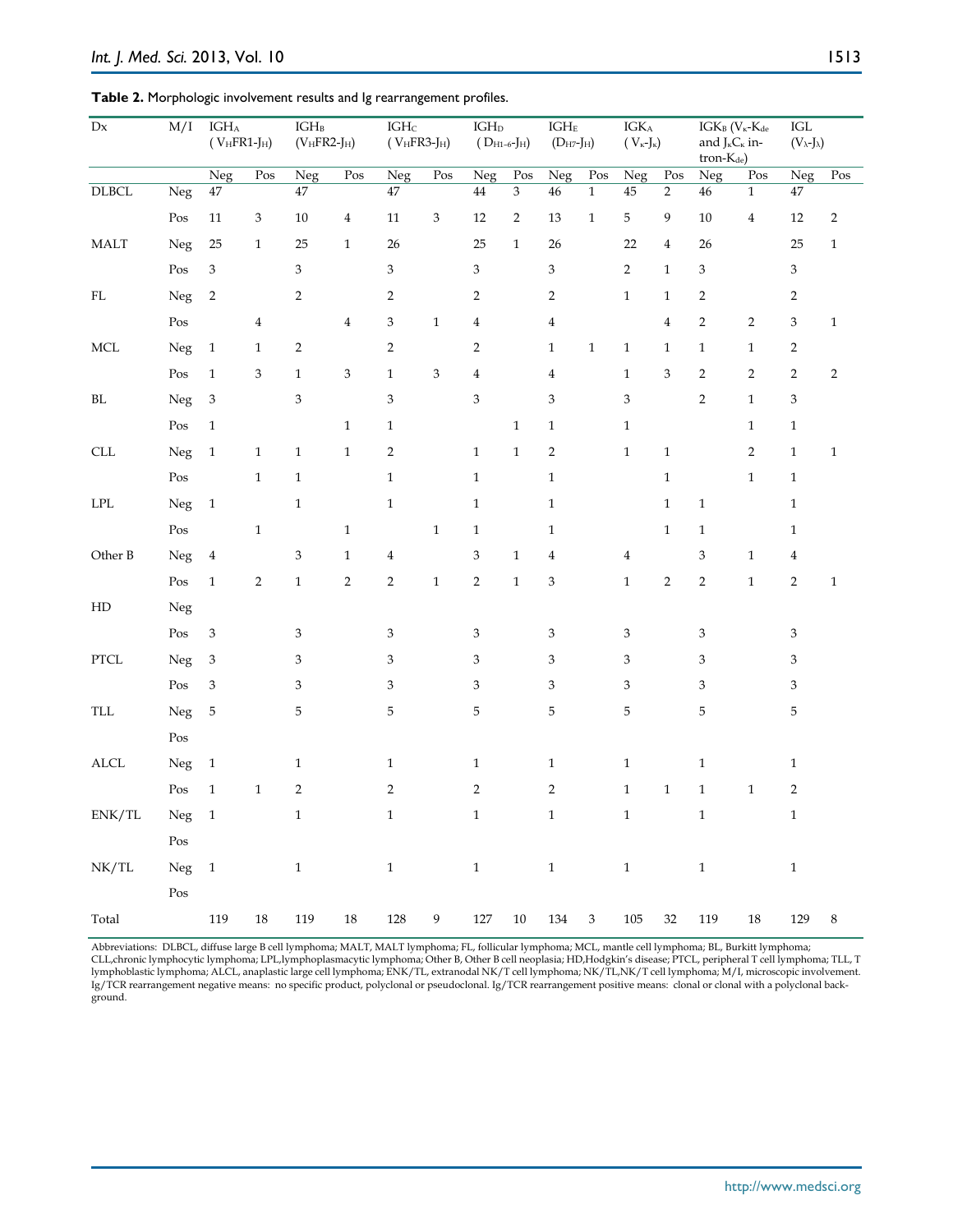| Table 3. Morphologic involvement results and TCR rearrangement profiles. |  |
|--------------------------------------------------------------------------|--|
|--------------------------------------------------------------------------|--|

| M/I<br>Dx                 |                         | $TCRG_B(V_{\gamma^9/\gamma^{11}}-J_{\gamma})$ |                | $TCRB_{\text{A}}(V_{\beta}\text{-J}_{\beta1/2.2/2.6/2.7})$ | TCRBB (V $\beta$ -J $\beta$ 2.1/2.3/2.4/2.5) TCRBc(D $\beta$ -J $\beta$ ) |                                          |              |                |              | TCRD ( $V_{\delta}$ -J $_{\delta}$ ) |              |
|---------------------------|-------------------------|-----------------------------------------------|----------------|------------------------------------------------------------|---------------------------------------------------------------------------|------------------------------------------|--------------|----------------|--------------|--------------------------------------|--------------|
|                           |                         | $\overline{\text{Neg}}$                       | Pos            | Neg                                                        | Pos                                                                       | Neg                                      | Pos          | ${\hbox{Neg}}$ | Pos          | Neg                                  | Pos          |
| $\rm DLBCL$               | Neg                     | 26                                            | $\overline{2}$ | 27                                                         | $\mathbf{1}$                                                              | $28\,$                                   |              | $28\,$         |              | 27                                   | $\mathbf{1}$ |
|                           | Pos                     | $6\,$                                         |                | 6                                                          |                                                                           | 6                                        |              | 5              | $\mathbf{1}$ | 6                                    |              |
| <b>MALT</b>               | Neg                     | 10                                            | 3              | 13                                                         |                                                                           | 13                                       |              | 12             | $\mathbf{1}$ | 12                                   | $\mathbf{1}$ |
|                           | Pos                     |                                               |                |                                                            |                                                                           |                                          |              |                |              |                                      |              |
| $\rm FL$                  | Neg                     | $\mathbf{1}$                                  |                | $\mathbf{1}$                                               |                                                                           | $\mathbf{1}$                             |              | $\mathbf{1}$   |              | $\mathbf{1}$                         |              |
|                           | Pos                     | $\mathbf{1}$                                  |                | $\mathbf{1}$                                               |                                                                           | $\mathbf{1}$                             |              | $\mathbf{1}$   |              | $\mathbf{1}$                         |              |
| <b>MCL</b>                | Neg                     |                                               |                |                                                            |                                                                           |                                          |              |                |              |                                      |              |
|                           | Pos                     | $\overline{c}$                                |                | 2                                                          |                                                                           | 2                                        |              | 2              |              | 1                                    | $\mathbf{1}$ |
| $\rm BL$                  | Neg                     | $\overline{2}$                                |                | $\mathbf{1}$                                               | $\mathbf{1}$                                                              | $\overline{2}$                           |              | $\overline{2}$ |              | $\overline{2}$                       |              |
|                           | Pos                     | $\mathbf{1}$                                  |                | $\mathbf{1}$                                               |                                                                           | $\mathbf{1}$                             |              | 1              |              | $\mathbf{1}$                         |              |
| $\ensuremath{\text{CLL}}$ | Neg                     | $\mathbf{1}$                                  |                | $\mathbf{1}$                                               |                                                                           | $\mathbf{1}$                             |              | $\mathbf{1}$   |              | $\mathbf{1}$                         |              |
|                           | Pos                     |                                               |                |                                                            |                                                                           |                                          |              |                |              |                                      |              |
| $\operatorname{LPL}$      | Neg                     |                                               |                |                                                            |                                                                           |                                          |              |                |              |                                      |              |
|                           | Pos                     | $\mathbf{1}$                                  |                | $\mathbf{1}$                                               |                                                                           | 1                                        |              | 1              |              | 1                                    |              |
| Other B                   | Neg                     | $\overline{2}$                                |                | $\mathbf{1}$                                               | $\,1\,$                                                                   | $\overline{2}$                           |              | 2              |              | $\overline{2}$                       |              |
|                           | $\mathop{\mathrm{Pos}}$ | $\overline{2}$                                |                | $\overline{2}$                                             |                                                                           | $\overline{2}$                           |              | $\overline{2}$ |              | $\overline{2}$                       |              |
| HD                        | Neg                     |                                               |                |                                                            |                                                                           |                                          |              |                |              |                                      |              |
|                           | Pos                     | $\mathbf{1}$                                  | $\overline{2}$ | 3                                                          |                                                                           | 3                                        |              | 3              |              | 2                                    | $\mathbf{1}$ |
| ${\rm PTCL}$              | Neg                     | 5                                             | $\mathbf{1}$   | 5                                                          | $\mathbf 1$                                                               | 6                                        |              | 6              |              | 6                                    |              |
|                           | Pos                     | $\mathbf{1}$                                  | $\overline{c}$ | 3                                                          |                                                                           | 3                                        |              | 3              |              | 3                                    |              |
| ${\rm LBL}$               | Neg                     | 5                                             | $\overline{2}$ | $\overline{7}$                                             |                                                                           | 7                                        |              | 7              |              | 7                                    |              |
|                           | $\mathop{\mathrm{Pos}}$ | $\mathbf{1}$                                  |                |                                                            | $\mathbf{1}$                                                              | $\mathbf{1}$                             |              | $\mathbf{1}$   |              | 1                                    |              |
| $\mbox{ALCL}$             | Neg                     |                                               | $\overline{2}$ | $\overline{c}$                                             |                                                                           | $\overline{2}$                           |              | 2              |              | $\overline{2}$                       |              |
|                           | Pos                     | $\mathbf{1}$                                  | $\mathbf{1}$   | $\mathbf{1}$                                               | $\mathbf{1}$                                                              | $\overline{2}$                           |              | $\mathbf{1}$   | $\mathbf{1}$ | $\mathbf{1}$                         | $\mathbf{1}$ |
| ENK/TL                    | Neg                     | 5                                             | $\mathbf{1}$   | 6                                                          |                                                                           | 6                                        |              | 5              | $\mathbf{1}$ | $\boldsymbol{6}$                     |              |
|                           | Pos                     |                                               |                |                                                            |                                                                           |                                          |              |                |              |                                      |              |
| NK/TL                     | Neg                     |                                               | $\overline{2}$ | $\mathbf 1$                                                | $\mathbf{1}$                                                              | $\overline{2}$                           |              | $\overline{2}$ |              | $\overline{c}$                       |              |
|                           | $\mathop{\mathrm{Pos}}$ |                                               |                |                                                            |                                                                           |                                          |              |                |              |                                      |              |
| Total                     |                         | $74\,$                                        | $18\,$         | 85                                                         | $\overline{7}$                                                            | 92<br>$ETL = 6.413$ and $T_{\text{max}}$ | $\mathbf{0}$ | 88             | 4            | 87                                   | 5            |

Abbreviations: DLBCL, diffuse large B cell lymphoma; MALT, MALT lymphoma; FL, follicular lymphoma; MCL, mantle cell lymphoma; BL, Burkitt lymphoma; CLL,chronic lymphocytic lymphoma; LPL,lymphoplasmacytic lymphoma; Other B, Other B cell neoplasia; HD,Hodgkin's disease; PTCL, peripheral T cell lymphoma; TLL, T lymphoblastic lymphoma; ALCL, anaplastic large cell lymphoma; ENK/TL, extranodal NK/T cell lymphoma; NK/TL,NK/T cell lymphoma; M/I, microscopic involvement. Ig/TCR rearrangement negative means: no specific product, polyclonal or pseudoclonal. Ig/TCR rearrangement positive means: clonal or clonal with a polyclonal background.

**Table 4.** Concordance between molecular results and microscopic BM involvement of B cell neoplasia (n=119) and T cell neoplasia (n=29).

| BM involvement       | Ig rearrangement(B cell neoplasia) |                 | TCR rearrangement (T cell neoplasia) |                 |
|----------------------|------------------------------------|-----------------|--------------------------------------|-----------------|
| of lymphoid neoplasm | Positive                           | <b>Negative</b> | Positive                             | <b>Negative</b> |
| Positive             | $25(21.0\%)$                       | 6(5%)           | 6(20.7%)                             | $0(0\%)$        |
| Negative             | 29(24.4%)                          | 59(49.6%)       | 14(48.3%)                            | 9(31%)          |

Ig/TCR rearrangement negative means: no specific product, polyclonal or pseudoclonal. Ig/TCR rearrangement positive means: clonal or clonal with a polyclonal background.



Fig 1. Examples of cases with identical clones in the bone marrow (top) and lymphoma tissue(bottom). Clonal analysis of TCRB<sub>A</sub> of T lymphoblastic lymphoma (a) and  $IGH_A$  of mantle cell lymphoma(b).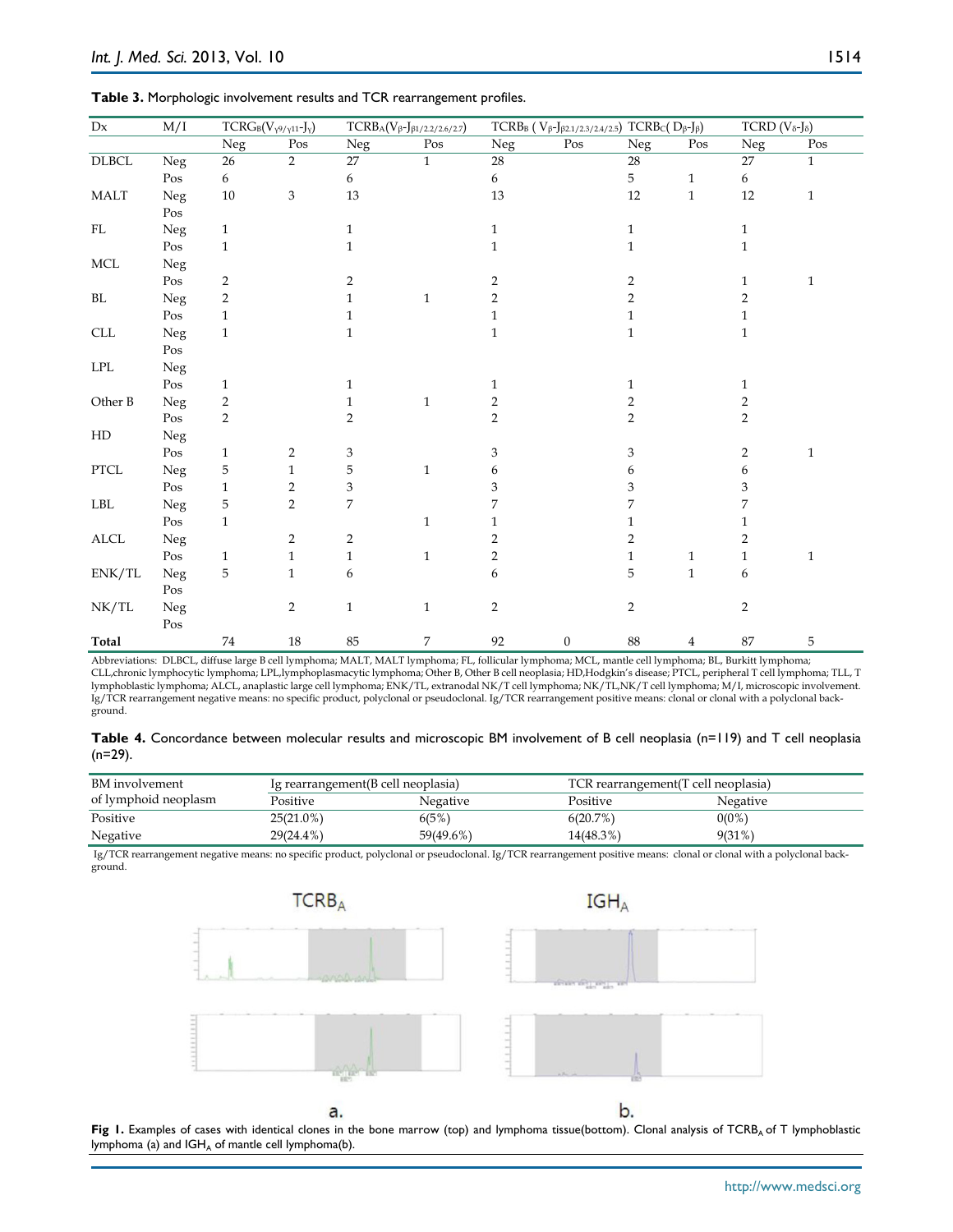#### **Discussion**

Morphologic examination is the generally accepted method for determining BM involvement of lymphoma in patients evaluated for extent of disease at diagnosis and after the therapy. Molecular methods for determining clonality provide alternative techniques for evaluating suspicious or indeterminate cases, and have the potential to increase the detection of minimal degrees of marrow involvement. The detection of identical T- or B-cell clones in a tissue sample and BM is of great importance in staging lymphoid neoplasia and prognostic relevance [9-12].

The BIOMED-2 concerted action, comprising 47 institutes from seven European countries, developed a set of standardized multiplex-PCR protocols for the diagnosis of clonality, based on capillary electrophoresis. This group designed *IGH*, *IGK*, and *IGL* clonality assays for B-cell neoplasias, and *TCRB*, *TCRD* and *TCRG* for T-cell neoplasias (*TCRA* was not included as a PCR target due to its complexity). A total of 97 new primers were designed, covering the majority of functional gene segments and representing 418 single PCR procedures [13-15].

We evaluated BIOMED-2 multiplex PCR clonality assay in the BM samples of lymphoid neoplasia. Microscopic findings and BIOMED-2 multiplex PCR were concordant in 66.9% (n=101), and discordant in 33.1% (n=50).

In 5%  $(6/119)$  of B cell neoplasias, the BM involvements were detected by microscopic evaluation, but Ig gene rearrangements were negative. This discordance may be related to the sample variation between the trephine biopsy and aspirates because of heterogeneous or patchy marrow involvement, a failure to aspirate sufficient lymphoma cells, or insufficient primer homology for amplification. [16].

In 24.4% (29/119) of B cell neoplasia, the microscopic BM involvements were not present and Ig gene rearrangements were detected. Further, in 48.3% (14/29) of T cell neoplasia, the microscopic BM involvements were not present, and TCR gene rearrangements were detected. Two from these cases, with clear monoclonal Ig/TCR products without morphologic evidence, prompted further pathological review. We experienced that the BM involvement was confirmed after additional IHC in a follow up BM. This demonstrates that it is important to interpret the PCR results within the whole diagnostic context.

According to the literature of the evaluation for BIOMED-2 assay in tissue samples, with reactive lymphoproliferations, most cases show Ig/TCR polyclonality, but clear monoclonal Ig/TCR products were observed in 10%, which prompted further pathological review. Clonal cases included two missed lymphomas in national review and nine cases that could be explained as diagnostically difficult cases or probable lymphomas upon additional review [4].

The use of Ig/TCR clonality assessment is a tool for diagnosing malignant lymphoma with high certainty, but monoclonality is not always equal malignancy. Clonality findings could often occur in some reactive inflammatory conditions such as Helicobacter-associated gastritis or lymphoid hyperplasia of the skin. [17,18,19]

In one case of MALT lymphoma with microscopic BM involvement, there was clonality only for Ig light chain rearrangement  $(IGK<sub>A</sub>)$ . The increased detection of clonality by combined analysis of IGK and IGH has been demonstrated in some papers [14,20-22]

Clonal TCR gene rearrangements were detected in 12.6% (15/119) of B cell neoplasia with or without clonal Ig gene rearrangement. Ig gene rearrangements were found in 3.4% (1/29) of T cell neoplasia combined with TCR gene rearrangement. TCR rearrangements occur in 10-20 % of B cell neoplasias and Ig gene rearrangements occur in 5-10 % of T cell neoplasias. These rearrangements may correspond to the presence of a small additional B-or T cell population, therefore, B/T lineage assignment should be based on complete Ig/TCR multiplex pattern [16,17,23].

The biallelic rearrangements in a single clone result in two different PCR products.

When interpreting multiple clonal products, careful consideration of immunobiological and technical explanations is needed. Multiple rearrangements (2-4 clonal rearrangements) occur on IGK loci in 8 cases and 2-4 rearrangements occur on TCRB loci in 7 cases. These are summarized in table 5 and table 6. As reported by Anon W., due to specific configuration of the IGK and TCRB loci, multiple rearrangements can occur on one allele resulting in the possibility that up to four PCR products could be compatible with a single clone. When 2 > clonal Ig/TCR products (> 4 for IGK and TCRB) are detectable, this could reflect biclonality, oligoclonality, or even pseudoclonality [24].

**Table 5.** Summary of different IGK rearrangement configurations that are compatible with a single clone.

| IGK configuration           | Cases (n) | Number of rearrangements detectable |                                   |       |  |  |  |
|-----------------------------|-----------|-------------------------------------|-----------------------------------|-------|--|--|--|
|                             |           | $V_{K}$ -J $K$ (multiplex tube A)   | $Intron/VK-Kde(multiplex tube B)$ | Total |  |  |  |
| $V-Ia/V-Ia$                 |           |                                     |                                   |       |  |  |  |
| V-Kde/V-Kde                 |           |                                     |                                   |       |  |  |  |
| V-Ja+intr-Kde/V-Ja+intr-Kde |           |                                     |                                   |       |  |  |  |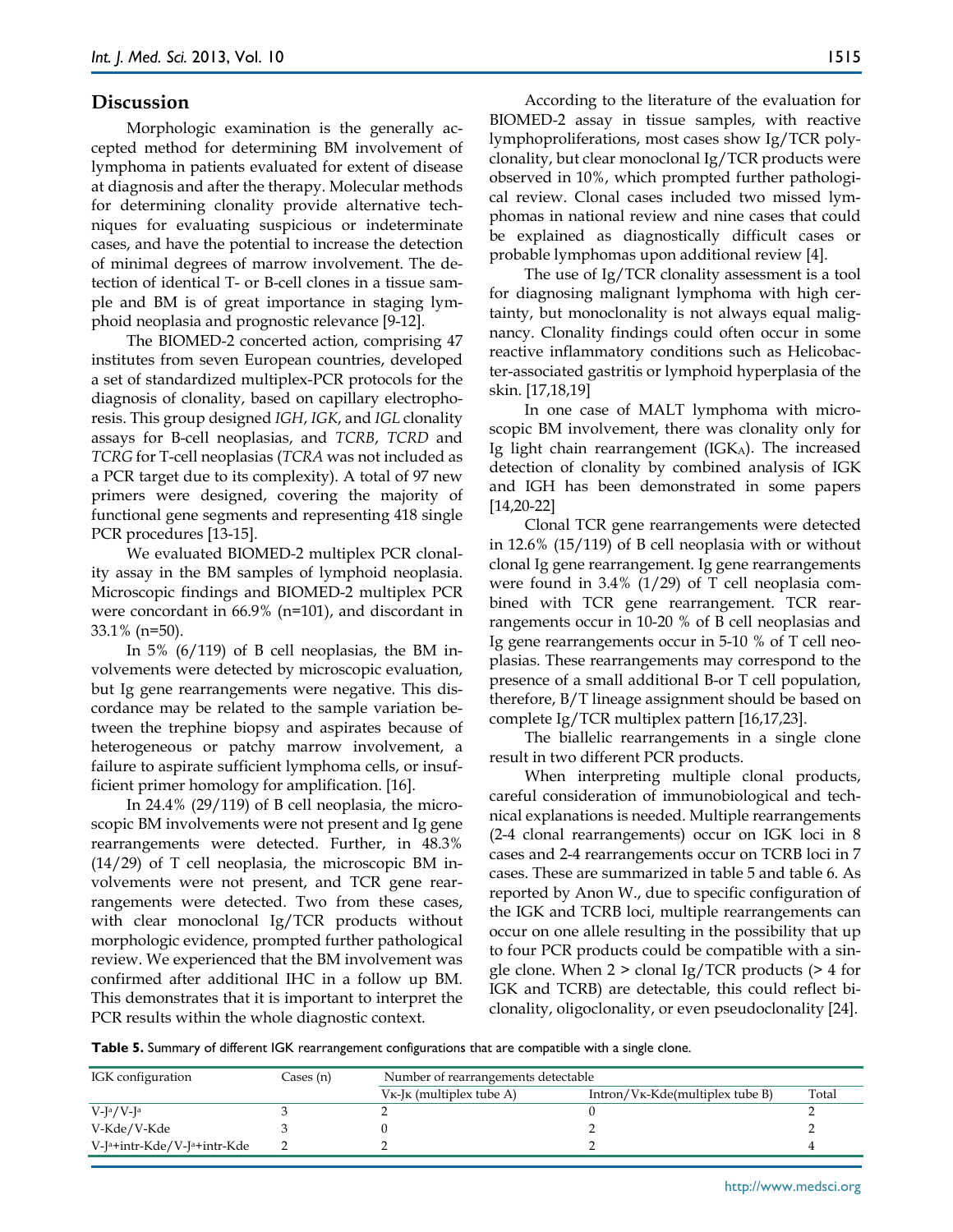| TCRB configuration                            | Cases (n) | Number of rearrangements detectable |                          |       |  |  |  |  |
|-----------------------------------------------|-----------|-------------------------------------|--------------------------|-------|--|--|--|--|
|                                               |           | Vβ-Jβ (multiplex tube $A/B$ )       | Dβ-Jβ (multiplex tube C) | Total |  |  |  |  |
| $G/D-I_1+D-I_2$                               |           |                                     |                          |       |  |  |  |  |
| $V-I_{1 \text{ or } 2}/V-I_{1 \text{ or } 2}$ |           |                                     |                          |       |  |  |  |  |
| $D-[1+D-[2/D-[1+D-[2$                         |           |                                     |                          |       |  |  |  |  |
| $V-I_1+D-I_2/V-I_1+D-I_2$                     |           |                                     |                          |       |  |  |  |  |

**Table 6.** Summary of different TCRB rearrangement configurations that are compatible with a single clone.

Two primary difficulties in the interpretation of clonal results are pseudoclonality and oligoclonality, and a careful interpretation of Ig/TCR gene rearrangement is required.

Molecular specialists, pathologists and clinicians should be aware of several technical and immunologic pitfalls that should be considered when interpreting TCR clonality findings. If there is no clonal signal and no polyclonal Gaussian curve in TCR clonality assessment, it may be few T cells in sample, low DNA input and poor DNA quality. In such cases, the checking of the presence of T cells, DNA concentration and DNA quality verification process is needed. Few T cells in a sample may result in the selective amplification and pseudoclonality due to low level of specific template. In such cases, it is needed to repeat PCR in multiplicates and compare patterns for consistency. The exaggerated immune response with dominant specificity can show the oligoclonality or monoclonality in histologically reactive lesion. In such cases, it is needed to repeat PCR in multiplicates and reevaluate histopatholoy for large germinal centers containing dominant T cell clones [25].

Pseudoclonality may be erroneously interpreted as clonal population and generate false-positive results. Specifically, TCR/Ig assays in a reactive tissue, where a few B or T-cells are present, usually show weak clonal products coexisting in one tube that may be incorrectly considered clonal [26]. Duplicate analyses and mixing of PCR products should help to clarify whether the seemingly clonal PCR products are derived from different lymphocytes (polyclonal).

BIOMED-2 multiplex PCR could be a good diagnostic tool in that it offers the evidence of BM involvement of lymphoid neoplasia. If it is molecular positive but not detected microscopically, close follow-up and careful observation with IHC are needed. In addition, comparing BM Ig/TCR gene rearrangement results with the molecular results of the original lymphoma tissues could be helpful. We confirmed that the clone that was detected in the BM was identical to lymphoma clone (5 T cell lymphomas and 5 B cell lymphomas).

In conclusion, Ig/TCR gene rearrangement analysis using BIOMED-2 multiplex PCR is of great value, particularly, in diagnosing BM involvement of lymphoid neoplasia if it is morphologically uncertain. Clonal rearrangements appear to be suspicious of malignant disease, but may be present in the reactive lymphoproliferation, so comprehensive analysis with morphologic analysis should be important to reach a final diagnosis.

#### **Acknowledgement**

This study was supported by a grant of the Korea Healthcare technology R&D Project, Ministry for Health, Welfare & Family Affairs, Republic of Korea. (SN: A092258)

## **Competing Interests**

The authors have declared that no competing interest exists.

## **References**

- 1. Buhr T, Langer F, Schlue J, von Wsielewski R, Lehmann U, Braumann D, Kreipe H. Reliability of lymphoma classification in bone marrow trephines. Br J Haematol. 2002;118:470-6.
- 2. Sah SP, Matutes E, Wotherspoon AC, Morilla R, Catovsky D. A comparision of flow cytometry, bone marrow biopsy, and bone marrow aspirates in the detection of lymphoid infiltration in B cell disorders. J Clin Pathol. 2003; 56:129-32.
- 3. Krober SM, Horney HP, Greschniok A, Kaiserling E. Reactive and neoplastic lymphocytes in human bone marrow: morphological, immunohistological and molecular biological investigations on biopsy specimens. J Clin Pathol. 1999; 52: 521-6.
- 4. Langerak AW, Molina TJ, Lavender FL, Pearson D, Flohr T, Sambade C. Polymerase chain reaction-based clonality testing in tissue samples with reactive lymphoproliferations: usefulness and pitfalls. A report of the BIOMED-2 Concerted Action BMH4-CT98- 3936. Leukemia. 2007;21:222-9.
- 5. Bourguin A, Tung R, Galili N, Sklar J. Rapid, nonradioactive detection of clonal T-cell receptor gene rearrangements in lymphoid neoplasms. Proc Natl Acad Sci U S A. 1990;87:8536-40.
- 6. Sandberg Y, van Gastel-Mol EJ, Verhaaf B, Lam KH, van Dongen JJ, Langerak AW. BIOMED-2 multiplex immunoglobulin/T-cell receptor polymerase chain reaction protocols can reliably replace Southern blot analysis in routine clonality diagnostics. J Mol Diagn. 2005;7: 495-503.
- 7. Jaffe ES, Harris N, Stein H, Vardiman JW. WHO classification of Tumours of Haematopoietic and Lymphoid Tissues. World Health Organization Classification of Tumours. IARC Press. 2008.
- 8. Chute DJ, Cousar JB, Mahadevan MS, Siegrist KA, Silverman LM, Stoler MH. Detection of immunoglobulin heavy chain gene rearrangements in classic hodgkin lymphoma using commercially available BIOMED-2 primers. Diagn Mol Pathol 2008;17:65-72.
- 9. Mitterbauer-Hohendanner G, Mannhalter C, Winkler K, Mitterbauer M, Skrabs C, Chott A, Simonitsch-Klupp I, Gleiss A, Lechner K, Jaeger U. Prognostic significance of molecular staging by PCR-amplification of immunoglobulin gene rearrangements in diffuse large B-cell lymphoma (DLBCL). Leukemia. 2004; 18:1102-7.
- 10. Bruce DC, Beate P, Malik EJ et al. Revised Response Criteria for Malignant Lymphoma. J Clin Oncol. 2007; 25:579-86.
- 11. Lassmann S, Gerlach UV, Technau-Ihling K, Werner M, Fisch P. Application of BIOMED-2 primers in fixed and decalcified bone marrow biopsies. J Mol Diagn. 2005;7:582-91.